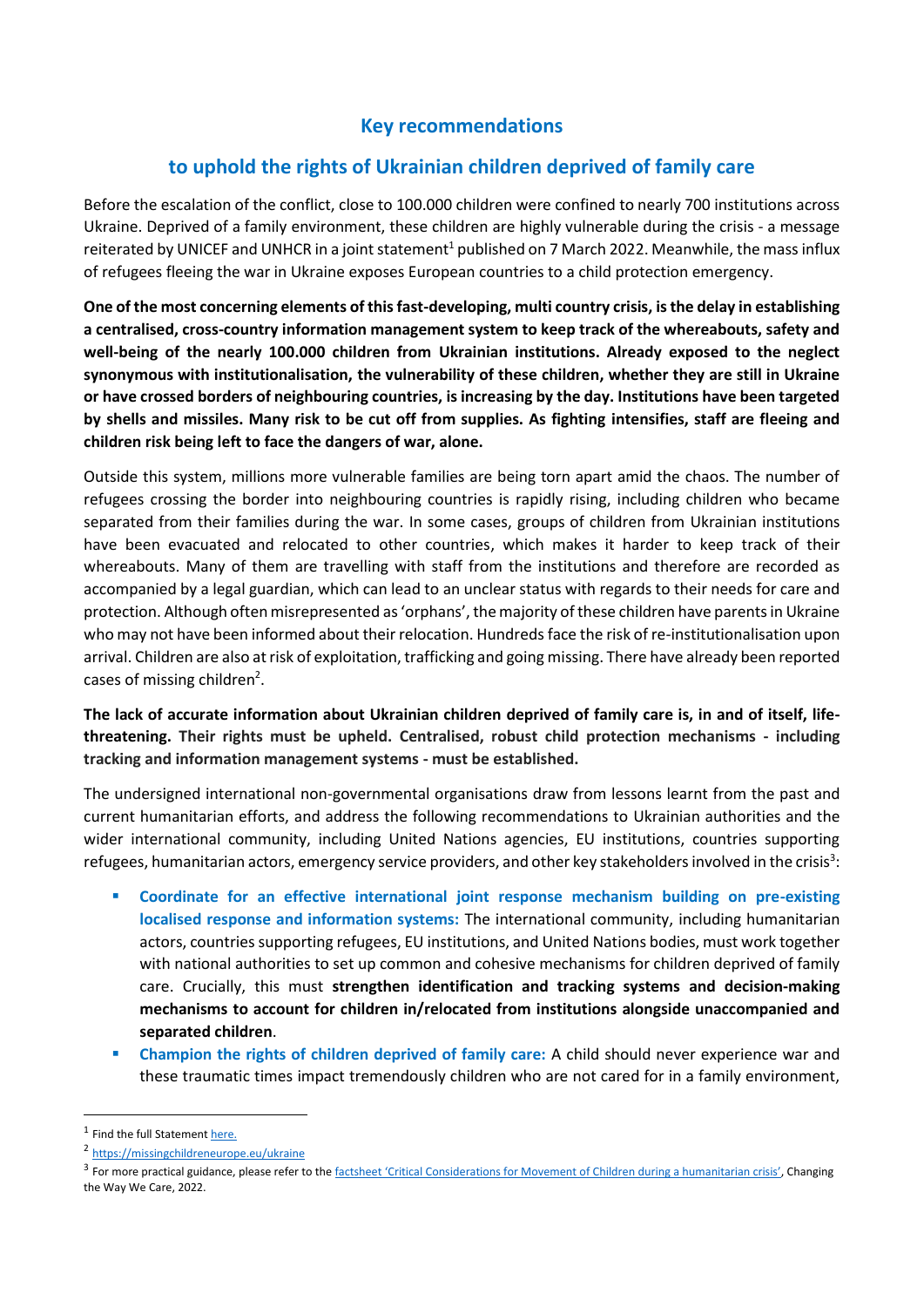in particular the close to 100.000 children growing up in institutions in Ukraine, many of whom have disabilities or complex medical needs requiring specialised care<sup>4</sup>. Their rights, safety and well-being must remain at the helm of the concerns of child protection and care authorities at all levels.

- **Ensure no child is unaccounted for:** An effective inter-agency data management system should be established immediately in partnership with national authorities responsible for child protection to enable the identification and tracing of children who are separated and unaccompanied, including children who were in alternative care prior to and during the conflict. This system could be built on pre-existing initiatives such as the Child Protection Information Management System (CPIMS+) and ProGres, and should be operational both across Ukraine and reception countries, to account for children in/from institutions alongside unaccompanied and separated children**, in particular in the case of cross-border relocation**. In addition, timely interdisciplinary best interests assessment and determination procedures that are conducted in a child sensitive manner, by professionals with relevant expertise and take into consideration the views of the child, need to be prioritised to ensure children's rights are respected in placement decisions. This is critical to ensure no child falls through the cracks of the system, to plan adequate interventions, and to assess which children are left behind so that they receive continued care and protection. When children go missing, this must be reported to the European hotline for missing children 116 000<sup>5</sup>.
- **Protect children in institutions in Ukraine:** Crucial considerations to ensure their safety and uphold their rights include: mapping and provision of basic emergency goods/services to institutions; recognition of institutions for children as protected humanitarian spaces; regular assessment of the security risks for children and comprehensive plans for their relocation to safety when advisable; and establishment of demilitarised zones allowing for safe transit of children and their carers. All above measures should be coordinated between local, national and international authorities, humanitarian aid bodies, and emergency services.
- Support and enable, whenever possible, family strengthening and reunification for refugee families **and unaccompanied and separated children:** Where in the best interest of the child, refugee families, and in particular those strained and already at risk of separation, should be supported to be able to remain together in their new location and prevent unnecessary family separation. Strong protection and reporting mechanisms – including screening, signposting to services and referral into national child protection case management systems - must be embedded into the measures to welcome refugee children arriving with their families, to adequately protect them from any form of abuse. Local, national and international authorities must also work hand in hand to ensure the tracking of unaccompanied and separated children's family members in the context of emergency, to ensure where possible their reunification. This should include using existing mechanisms, such as the European hotline for missing children 116 000<sup>6</sup>.
- **Promote family and community-based care over institutionalisation:** Refugee children need more than ever the support and care of trusted adults to help them navigate the traumatic experiences they are going through. Particular attention must be paid to ensuring, when possible, continuity of care for children. This includes enabling, if in the best interest of the child, for the known care worker/service provider to remain with the child. At the same time, authorities must urgently put in place interim care arrangements to ensure the swift relocation of children deprived of family care to safe familybased alternative care settings, with adequately trained foster carers. The separation of siblings must be avoided.

<sup>&</sup>lt;sup>4</sup> Hope and Homes for Children (2016) Report *'[T](https://www.hopeandhomes.org/wp-content/uploads/2016/12/The-illusion-of-protection_eng.pdf)he Illusion of Protection: An analytical report on the findings of a comprehensive study of the child* protection system in Ukraine'.

<sup>5</sup> <https://missingchildreneurope.eu/ukraine>

<sup>6</sup> <https://missingchildreneurope.eu/ukraine>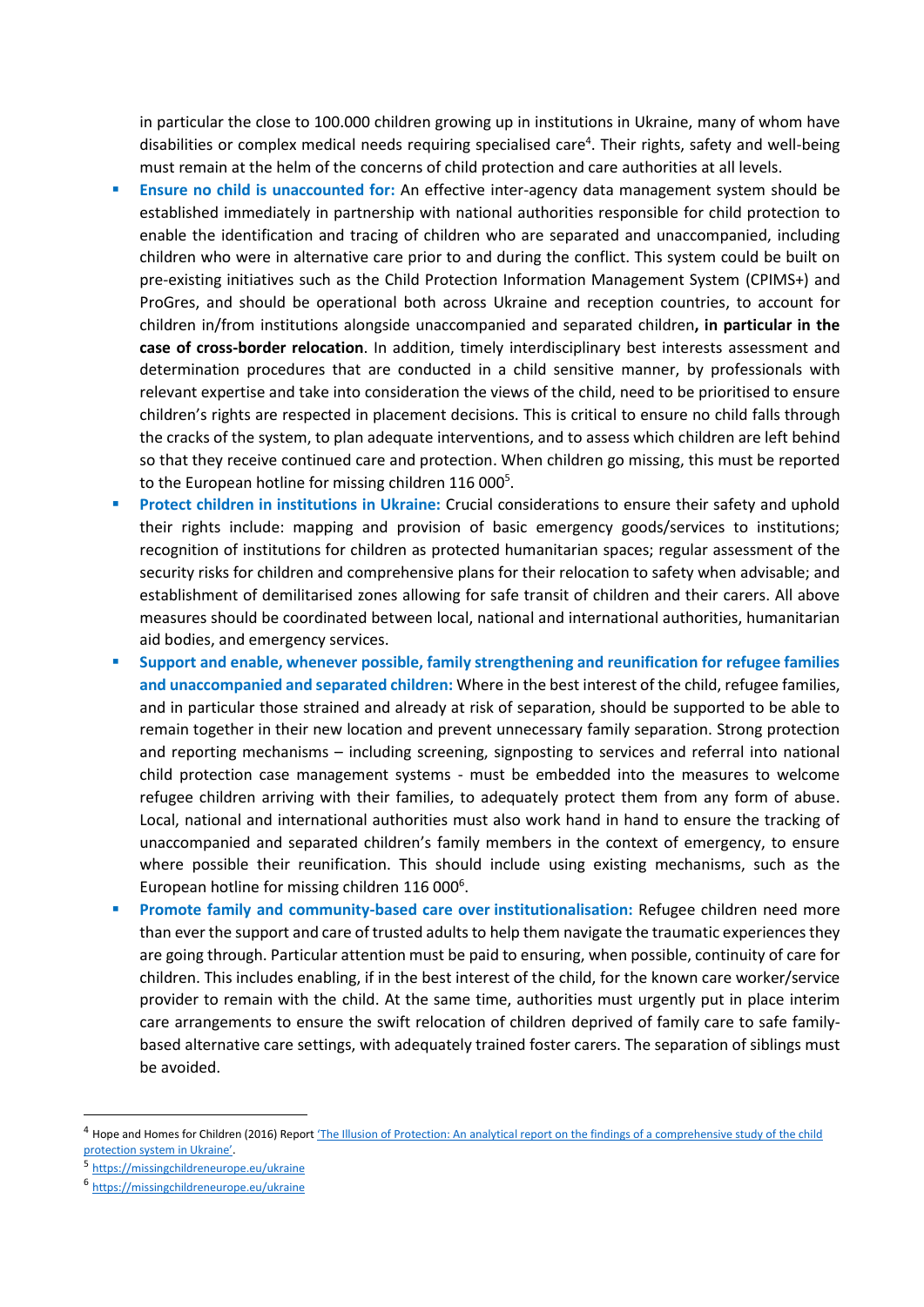- Provide refugee children with the same level of care as the children who are nationals of the country **of reception:** Children fleeing the war must be treated equally without any form discrimination. While interim measures may be needed to manage high needs during the emergency, there can be no setting-up of parallel child protection and care systems with inferior quality standards for unaccompanied and separated children and children relocated from institutions.
- Address the immediate and specific needs of all refugee children, including unaccompanied and **separated children and children relocated from institutions, upon their arrival to reception hubs:**  This should include child protection services, access to psychologists, and staff trained to tend to children's medical needs. Staff should speak the children and their carer's language, or be accompanied by interpretation providers, and be trained to provide targeted support to children with disabilities. In the longer term, specific measures to support the recovery of the child, including mental health and education, must be ensured.
- Renew commitment to uphold the rights of all vulnerable children, throughout the current crisis **and beyond:** The allocation of funding and human, financial, and material resources to the humanitarian effort must be commensurate to the scale of the crisis and strengthen the capacity of front-line agencies, including local authorities. Resources must be drawn from new emergency funds, not diverted from financial streams previously supporting vulnerable children and families.

These key recommendations are endorsed by Hope and Homes for Children, Maestral International, Missing Children Europe, Defence for Children ECPAT Netherlands, All-Ukrainian Foundation for Children's Rights, Better Care Network, Catholic Relief Services, Changing the Way We Care, Lumos, Save the Children, SOS Children's Villages, Family for Every Child, Plan International, International Child Development Initiatives, Children of Prisoners Europe, Child Rights Connect, Railway Children, Make Me Smile International, Centre for Excellence for Children's Care and Protection, Child Identity Protection, International Social Service, FICE Europe Network (as of 28 March 2022)

*If your organisation would like to join the endorsees to these Recommendations, please contact: [Michela.costa@hopeandhomes.org](mailto:Michela.costa@hopeandhomes.org)*